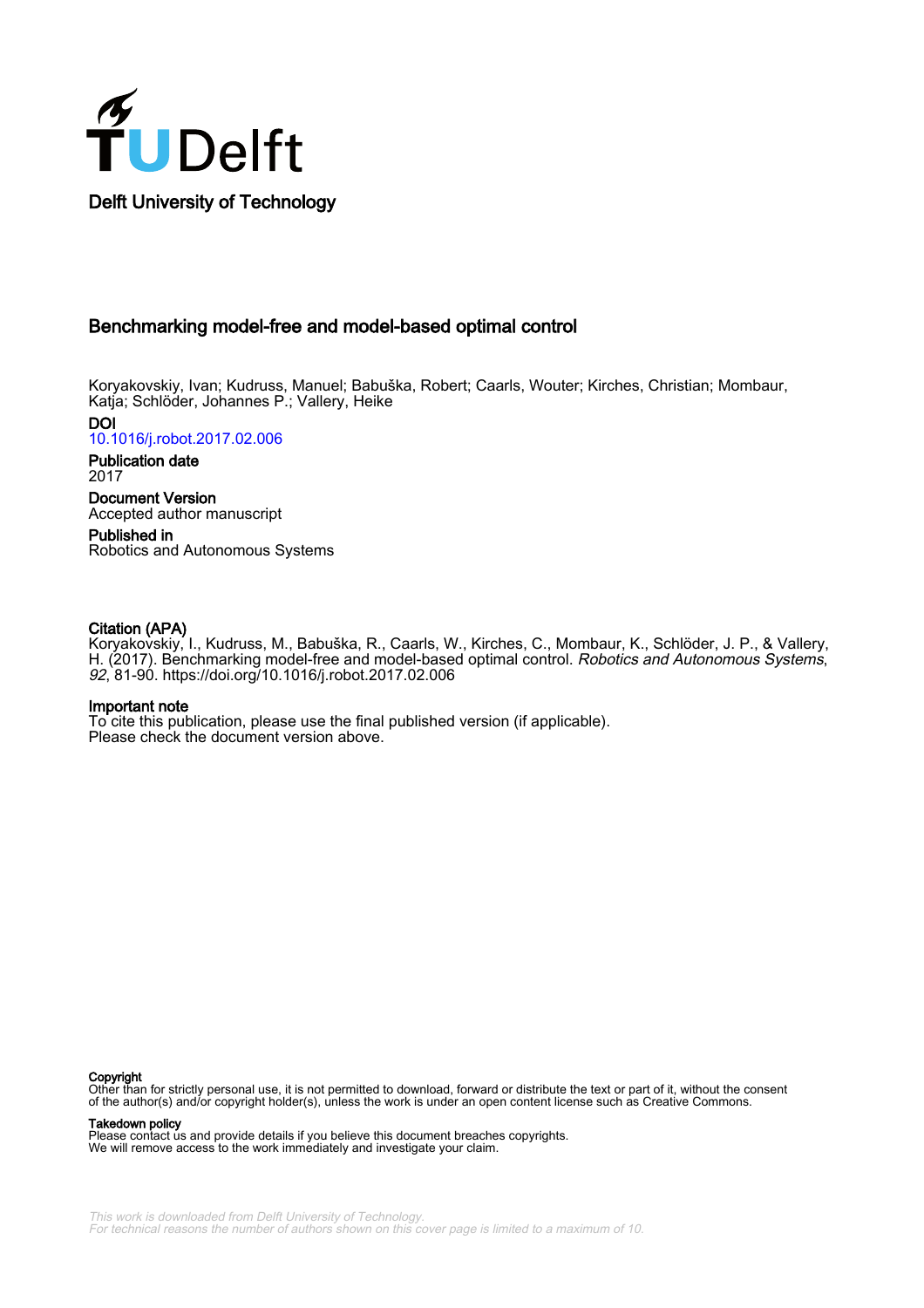# Benchmarking model-free and model-based optimal control<sup>\*</sup>

Ivan Koryakovskiy<sup>a</sup>, Manuel Kudruss\*<sup>,b</sup>, Robert Babuška<sup>e</sup>, Wouter Caarls<sup>c,d</sup>, Christian Kirches<sup>b</sup>, Katja Mombaur<sup>b</sup>, Johannes P. Schlöder<sup>b</sup>, Heike Vallery<sup>a</sup>

*<sup>a</sup>Delft Biorobotics Lab, Faculty of Mechanical Engineering, Delft University of Technology, 2628 CD Delft, The Netherlands b Interdisciplinary Center for Scientific Computing (IWR), Heidelberg University, Im Neuenheimer Feld 205, 69120 Heidelberg, Germany <sup>c</sup>Department of Computer Science, Federal University of Rio de Janeiro, 22451-900 Rio de Janeiro, RJ Brazil <sup>d</sup>Department of Electrical Engineering, Pontifical Catholic University of Rio de Janeiro, 21941-909 Rio de Janeiro, RJ Brazil <sup>e</sup>Delft Center for Systems and Control, Faculty of Mechanical Engineering, Delft University of Technology, 2628 CD Delft, The Netherlands*

## Abstract

Model-free reinforcement learning and nonlinear model predictive control are two different approaches for controlling a dynamic system in an optimal way according to a prescribed cost function. Reinforcement learning acquires a control policy through exploratory interaction with the system, while nonlinear model predictive control exploits an explicitly given mathematical model of the system. In this article, we provide a comprehensive comparison of the performance of reinforcement learning and nonlinear model predictive control for an ideal system as well as for a system with parametric and structural uncertainties. The comparison is based on two different criteria, namely the similarity of trajectories and the resulting rewards. The evaluation of both methods is performed on a standard benchmark problem: a cart-pendulum swing-up and balance task. We first find suitable mathematical formulations and discuss the effect of the differences in the problem formulations. Then, we investigate the robustness of reinforcement learning and nonlinear model predictive control against uncertainties. The results demonstrate that nonlinear model predictive control has advantages over reinforcement learning if uncertainties can be eliminated through identification of the system parameters. Otherwise, there exists a break-even point after which model-free reinforcement learning performs better than nonlinear model predictive control with an inaccurate model. These findings suggest that benefits can be obtained by combining these methods for real systems being subject to such uncertainties. In the future, we plan to develop a hybrid controller and evaluate its performance on a real seven-degree-of-freedom walking robot.

*Key words:* Reinforcement Learning, Optimal Control, Nonlinear Model Predictive Control, Parametric Uncertainties, Structural Uncertainties

#### 1. Introduction

In robotics, one cannot expect to work with ideal models of the systems under control, or of their environments. Rather, we have to face unforeseen situations and unknown conditions, and aim for reactions that are feasible and, ideally, optimal with respect to given task performance criteria. A typical task is bipedal locomotion, where a robot needs to maintain stability and pace on an uneven floor with uncertain roughness and slope [1].

Two common approaches to control dynamic systems are Nonlinear Model Predictive Control (NMPC) and Reinforcement Learning (RL). Both approaches can cope with uncertainties in the form of model-plant mismatch. Reinforcement learning has been proven suitable as a real-time closed-loop control concept in robotics [2], and NMPC in industry [3]. However, the use of NMPC in robotic applications, especially humanoid robotics and bipedal walking, is still an open research field [4, 5, 6].

In this article, we use a swing-up and balancing problem for a *cart-pendulum* system [7, 8] to quantitatively assess both control approaches. Our choice of this benchmark problem is motivated by the fact that main features of passive dynamic walking can be modeled by an inverted pendulum [9]. The same equivalence holds for the upper body of a more detailed model of a bipedal walker. The study presented in this article highlights the differences in performance of NMPC and RL under structural and parametric uncertainties for this benchmark problem.

*Nonlinear model predictive control.* Nonlinear model predictive control is a closed-loop control strategy in which the control action at the current sampling instant is computed by solving an open-loop optimal control problem over a finite prediction horizon. NMPC, as a model-based optimal control method, relies on a given mathematical model of the real-world system to be controlled. In this context, advanced direct methods of optimal control, see the survey [10], are the methods of choice for computing NMPC feedback control actions in real-time.

For NMPC, full state and parameter information of the model is required to compute the control action. Whenever the full state is not measurable or model parameters are not exactly known, methods of on-line state and parameter estimation have

 $\overrightarrow{r}$ The first two authors contributed equally to this work.

<sup>∗</sup>Corresponding author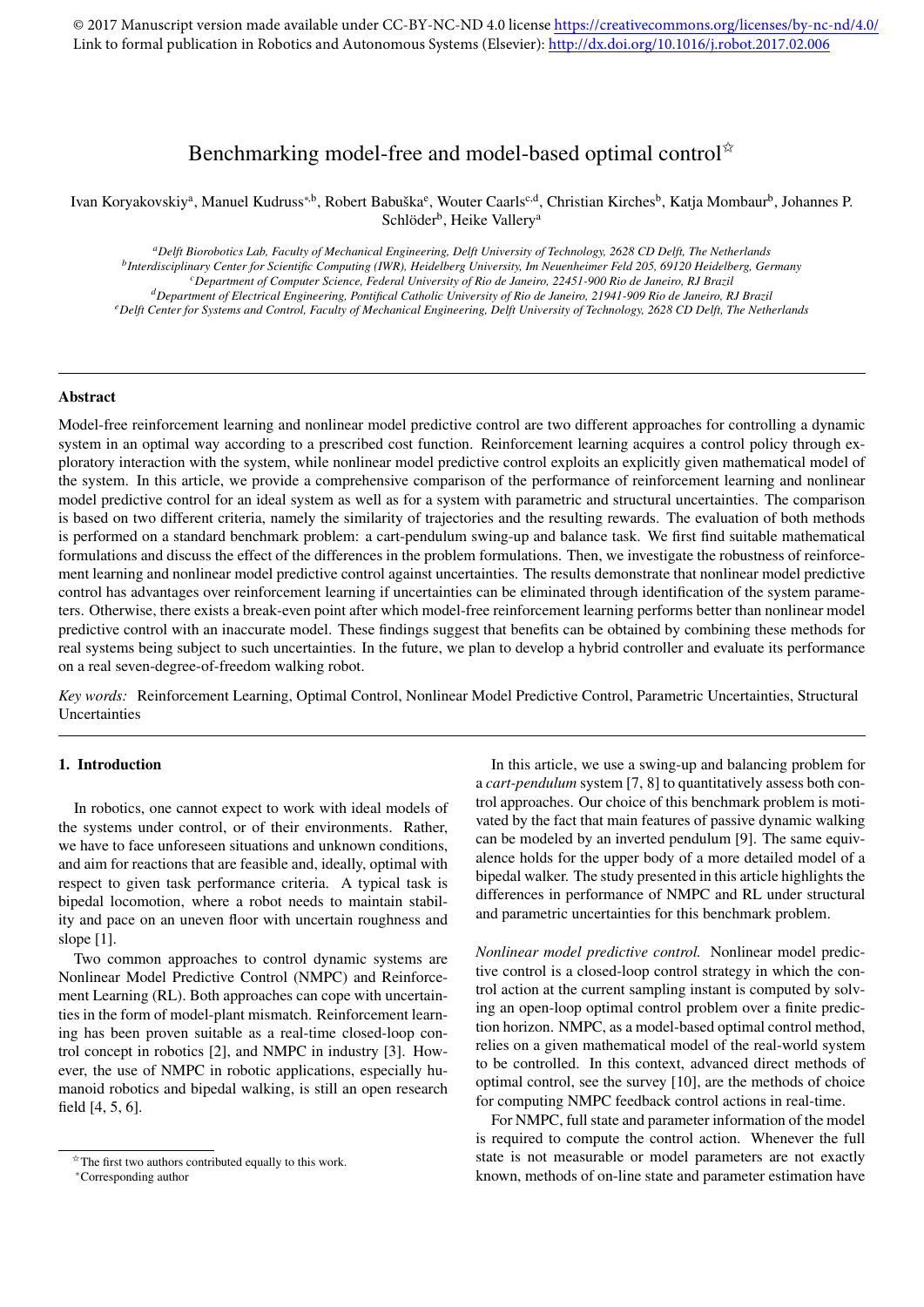to be applied. For this purpose, extended Kalman filters [11] or Moving Horizon Estimation (MHE) techniques [12, 13] have been successfully applied. In this article, MHE is used to estimate uncertain parameters in the model.

*Reinforcement learning.* Reinforcement learning is an active research area in the field of artificial intelligence and machine learning, with applications in control. The most important feature of RL is its ability to learn without prior knowledge about the system. The goal of the learning task is supplied externally in the form of a reward function. RL is a trial-and-error method, which generally takes many iterations before it finds an optimal solution. To reduce the number of interactions with the system, model-learning methods such as Dyna [14], learning from demonstration [15, 16], or optimized control policy parameterizations [17] can be applied. Because RL does not require an explicitly given model, it can naturally adapt to uncertainties of the real system. In this sense, RL can be viewed as a model-free adaptive optimal control approach [18].

*Related work of comparison and combination of RL and NMPC.* In this article, we provide a comprehensive comparison of the performance of RL and NMPC both for an ideal system as well as in the presence of parametric and structural uncertainties. To our knowledge, this is the first time this is done in a systematic and quantitative way for uncertain systems. Based on the presented comparison results, we identify the strong and weak points of both algorithms, which suggests a presence of mutual benefits for their combination.

A related comparative study for ideal systems can be found in [19]. The authors highlight similarities of NMPC and RL, including optimality of methods, truncation of a time horizon, and continuous vs. discrete actions. They show that, for an electrical power oscillations damping problem, NMPC slightly outperforms RL, yet both policies were essentially similar. Furthermore, the authors propose the idea of combining RL and NMPC. In an on-line (local) mode, NMPC could start optimization from the initial guess of the optimal trajectory precomputed by RL in an off-line (globally optimal) mode. Our conclusions go beyond the validation of similarity of solutions or computational benefits for ideal models. We provide numerical evidence that under uncertainties, situations may arise in which one or the other method can be favorable for performance.

A distinction of both methods was observed and successfully realized in a hybrid approach, a variant of the Guided Policy Search algorithm [20]. The approach was able to learn obstacle avoidance policies for a quadrotor [21]. It adopted a collection of MPC roll-outs obtained under full state observation and trained a deep control policy that required only the on-board sensors of the vehicle.

A study of the influence of the RL reward function on steadystate error was performed in [22]. It was shown that direct translation of a quadratic objective function used in standard linear quadratic regulators (LQR) resulted in a consistent, though not acceptable steady-state error. In contrast, using the absolutevalue reward function yielded a response with negligible error.



Figure 1: Overview of the computational study. Step I corresponds to a verification of state and control trajectories when problem formulations are equivalent. In steps II and III uncertainties of a varied magnitude are introduced. In the former case "NMPC", "iNMPC" and "RL" are not equipped with an adaptation mechanism while in the latter case they are. In "NMPC-adapt" and "iNMPC-adapt" adaptation is accomplished by means of MHE, and for "RL-adapt" we allow 5 % of additional interaction with the real system.

*Computational study.* The study conducted in this article is set up as follows, see Figure 1. In the first step (I), we establish optimal control ("OC") solutions for the ideal benchmark problem. Then we consider the NMPC formulation and derive the corresponding RL formulation from it. We highlight the changes introduced in both formulations and discuss their effects.

Subsequently, we address the strengths and weaknesses of NMPC and RL in terms of their ability to adapt to *structural* and *parametric* uncertainties. In the second step (II), we investigate NMPC and RL methods that are explicitly unable to adapt to uncertainties. We introduce the term *frozen* to refer to this inability. In the third step (III), the effect of uncertainties and the ability to adapt to them is analyzed for NMPC methods that have explicitly been equipped with the knowledge about the uncertainties and for RL that is allowed to interact with the real system for an additional 5 % of the learning time. We introduce the term *adaptive* to distinguish these from the *frozen* methods.

In the remainder of the article, we use a single RL method denoted as "RL", and two NMPC versions denoted as "iNMPC" and "NMPC". "iNMPC" is an ideal NMPC controller that neglects computational time and returns an optimal control signal immediately. In turn, "NMPC" represents an actual NMPC implementation tuned for real-time feasible control.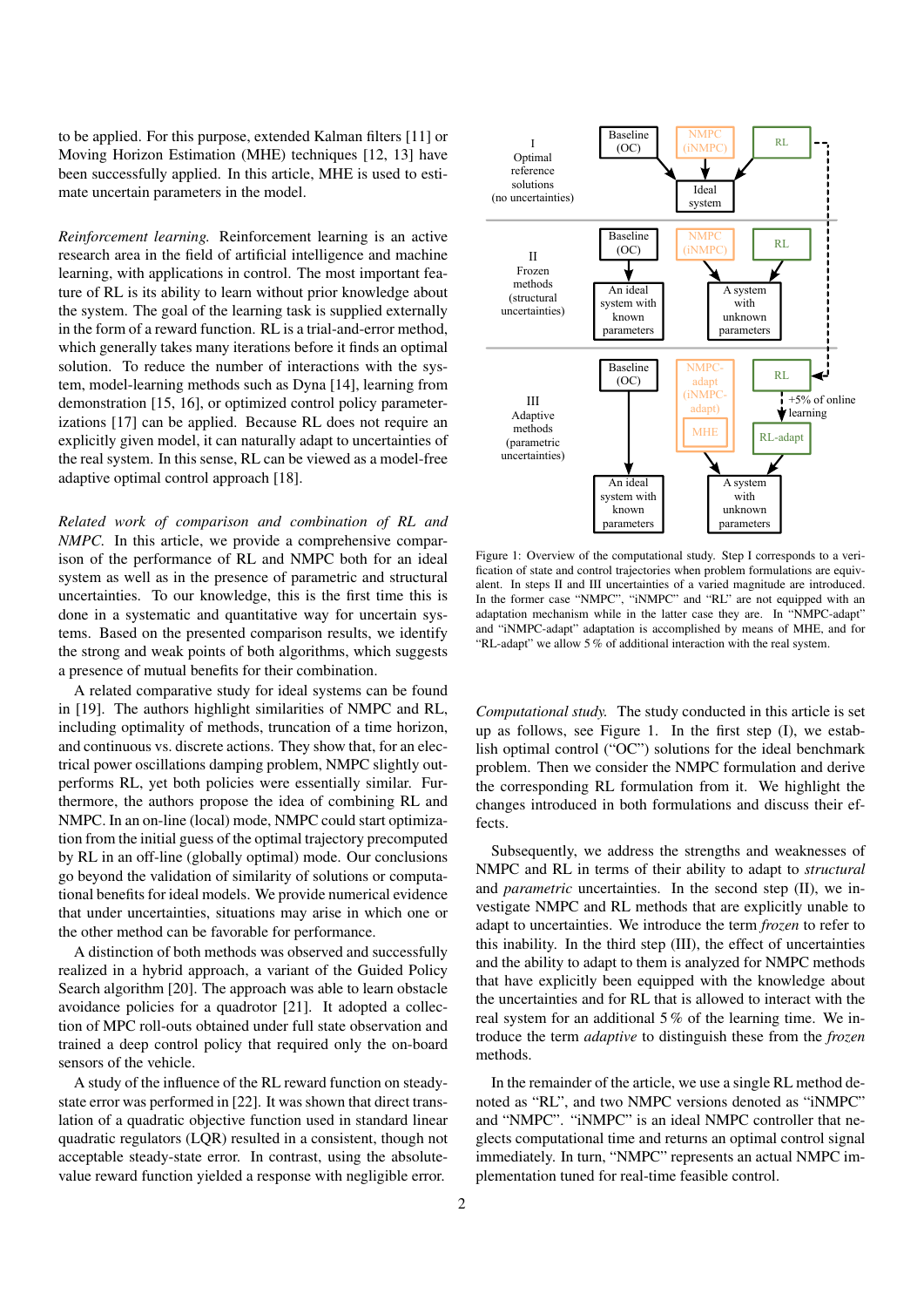#### 2. Model-based and model-free optimal control methods

#### *2.1. Optimal control*

The optimal solutions used as baseline for the comparison are the solutions of the open-loop optimal control problem given by

$$
\min_{x(\cdot),u(\cdot)} \quad \int_0^T L(x(t), u(t)) \, \mathrm{d}t + M(x(T)) \tag{1a}
$$

s.t. 
$$
\dot{x}(t) = f(x(t), u(t), p), \quad t \in \mathcal{T},
$$
 (1b)

$$
x(0) = x_0,\tag{1c}
$$

$$
0 \le g(x(t), u(t)), \quad t \in \mathcal{T}, \tag{1d}
$$

where we strive to find a control trajectory  $u : [0, T] \to \mathbb{R}^{n_u}$ <br>such that an objective function composed of a Lagrange term such that an objective function composed of a Lagrange term  $L: \mathbb{R}^{n_x} \times \mathbb{R}^{n_u} \to \mathbb{R}$  and a Mayer term  $M: \mathbb{R}^{n_x} \to \mathbb{R}$  is minimized on a finite time interval  $T = [0, T] \subset \mathbb{R}$ . The state trajectory  $x : \mathcal{T} \to \mathbb{R}^{n_x}$  is characterized by the dynamic system defined by a set of ordinary differential equations with right hand side  $f: \mathbb{R}^{n_x} \times \mathbb{R}^{n_u} \times \mathbb{R}^{n_p} \to \mathbb{R}^{n_x}$ , which depends in particular on the model parameters  $p \in \mathbb{R}^{n_p}$  of the system. In addition, mixed state-control path constraints  $g: \mathbb{R}^{n_x} \times \mathbb{R}^{n_u} \to \mathbb{R}^{n_g}$  are imposed on the system.

We follow a direct and all-at-once approach to optimal control and discretize the control trajectory  $u(\cdot)$  on a time grid  $0 = t_0 < t_1 < \cdots < t_K < t_{K+1} = T$  by means of basis functions parametrized by piecewise constant control parameters. A direct multiple shooting approach to optimal control [23] then further parametrizes the state trajectory  $x(\cdot)$  by introducing  $K + 1$  variables  $\chi_i \in \mathbb{R}^{n_x}$  and by solving initial value prob-<br>lems separately on the time grid. From this discretization and lems separately on the time grid. From this discretization and parametrization, a large but structured nonlinear programming problem is obtained that can be solved efficiently with tailored structure-exploiting sequential quadratic programming methods. The evaluation of sensitivities requires *<sup>L</sup>*, *<sup>M</sup>*, *<sup>f</sup>*, *<sup>g</sup>*, *<sup>h</sup>* in the OC problem (1) to be at least twice continuously differentiable with respect to the optimization variables *x* and *u*.

#### *2.2. Nonlinear model predictive control*

NMPC is a closed-loop control strategy in which the control action is computed from the current system state by solving an open-loop optimal control problem on a finite prediction horizon  $\mathcal{T}_{NMPC} \subseteq \mathcal{T}$  on-line, therefore NMPC is also denoted as receding horizon control. In contrast to objective function (1a) of the OC problem, the tracking NMPC minimizes a nonlinear least-squares function composed of

$$
L(x(t), u(t)) = ||x(t) - \bar{x}(t)||_W^2 + ||u(t)||_V^2,
$$
 (2)

which minimizes the distance to given reference trajectories  $\bar{x}$  :  $\mathcal{T}_{NMPC}$   $\rightarrow \mathbb{R}^{n_x}$  by means of a weighted  $L^2$ -norm  $||x||_W$  = *x <sup>T</sup>W x* with a positive definite weighting matrix *W*.

At the current time instant  $t = 0$ , the full state  $\hat{x}_0 \in \mathbb{R}^{n_x}$ and parameter vector  $\hat{p} \in \mathbb{R}^{n_p}$  of the system are embedded into the open-loop optimal control problem by additional constraints replacing (1c) of the OC problem

$$
0 = \hat{x}_0 - x(0),
$$
 (3a)

$$
0 = \hat{p} - p. \tag{3b}
$$

In contrast to the OC problem, the parameters  $p \in \mathbb{R}^{n_p}$  are part of the optimization variables for the NMPC problem and we denote an estimate of the respective quantity byˆ.

State-of-the-art NMPC methods based on nonlinear programming rely on the real-time iteration scheme due to [24, 25] to compute feedback in real-time. This is achieved by careful initialization of the sequential quadratic programming method by separating each iteration into three phases, i.e. 1) preparation (setup of quadratic program), 2) feedback (solution of quadratic program) as soon as the current system information  $\hat{x}_0$ ,  $\hat{p}$  is estimated and 3) transition (perform step and shifting). In this way, computationally expensive parts can be separated from time-critical ones and the computational delay of the feedback is reduced to the time required to solve a single quadratic program. Advanced methods further these ideas by dividing the real-time iteration into sub steps that can provide feedback even faster by evaluating only parts of the required Jacobian information, c.f. [26, 27], or applying specialized iterative linear algebra, as in [28].

*Moving horizon state and parameter estimation.* For the state and parameter estimates, i.e.  $\hat{x}_0$ ,  $\hat{p}$  in (3), we apply moving horizon estimation (MHE), c.f. [13]. After the estimates for  $\hat{x}_0$  and  $\hat{p}$  have been obtained, they are embedded in the NMPC problem via the constraints (3) and are considered in the computation of the next feedback control action. In this way, model-plant mismatch and uncertainties can be tackled by including parameters in the NMPC formulation and computing an estimate in every pass of the control loop. Approaches similar to those used to achieve real-time feedback control for NMPC can be used to solve the MHE problem on-line.

In contrast to NMPC, the MHE horizon  $T<sub>MHE</sub>$  refers to the passed time and the objective function minimizes the squared error between the model response *h* and measurements  $\eta$  =  $h(x(p^*), p^*) + \epsilon$  from the real system defined by the true but<br>unknown parameters  $p^*$ , subject to an additive measurement unknown parameters  $p^*$ , subject to an additive measurement error  $\epsilon \sim N(0, \Xi)$  with zero-mean and covariance matrix  $\Xi$  =  $diag(\xi_0, \ldots, \xi_{n_h})$  given by

$$
\sum_{k=-K}^{0}||(h_k(x(t_k),p)-\eta_k)||_{\Xi_k^{-1}}^2.
$$

Here, the parameters  $p$  are part of the optimization variables and the control actions *u* are fixed to the ones applied to the system in the past.

#### *2.3. Reinforcement learning*

A common approach in RL is to model the task as a Markov decision process. The process is defined as a quadruple  $\langle X, U, \mathcal{P}, \mathcal{R} \rangle$ , where  $X \subset \mathbb{R}^{n_x}$  is a set of possible states,  $U \subset \mathbb{R}^{n_u}$ <br>is a set of possible control actions  $\mathcal{P} : X \times U \times X \to [0, 1]$  is is a set of possible control actions,  $P: X \times U \times X \rightarrow [0, 1]$  is a transition function that defines the probability of ending up in state  $x_{k+1} \in X$  after executing action  $u_k \in U$  in state  $x_k \in X$ . The reward function  $\mathcal{R}: X \times U \times X \rightarrow \mathbb{R}$  gives a real-valued reward  $r_{k+1} = \mathcal{R}(x_k, u_k, x_{k+1})$  for the particular transition between states. A Markov decision process satisfies the Markov property, which assumes that the next state  $x_{k+1}$  depends only on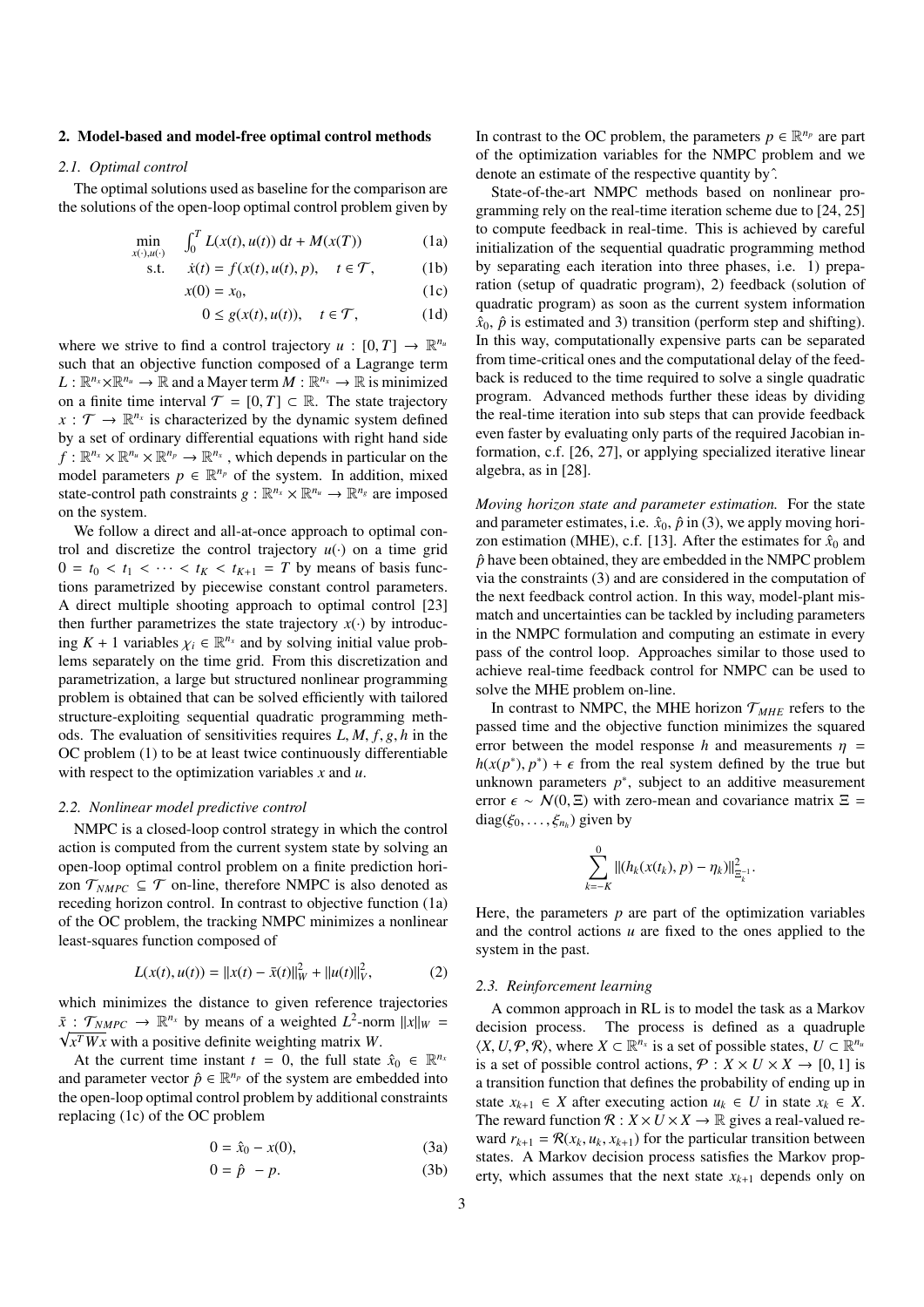the current state  $x_k$  and action  $u_k$ , but not on previous states or actions.

A deterministic control policy  $\pi : X \to U$  defines an action  $u_k$  taken in a state  $x_k$ . The goal of the learning process is to find an optimal control policy  $\pi^*$  that maximizes the discounted return return

$$
\mathfrak{R}_k = \mathbb{E}\left\{\sum_{i=0}^K \gamma^i r_{k+i+1}\right\}
$$

,

where immediate rewards *r* are exponentially decayed by the discount rate  $\gamma \in [0, 1]$  the further they lie in the future. The task that we consider in this article is a *continuing* task, for which the final time step is infinite,  $K \to \infty$ . This requires the use of  $\gamma$  < 1 to avoid infinite returns.

The value function  $V^{\pi}(x)$  denotes the expected return assuming that the system starts in the state *x* and then follows a prescribed control policy  $\pi$ . The optimal control policy  $\pi^*$  max-<br>imizes the value for each state. Therefore, an optimization of imizes the value for each state. Therefore, an optimization of the control policy is tightly coupled with the maximization of the value function in RL.

For real-world systems, continuous control is preferred. This requires a parametrization of the policy  $\pi(x)$ , e.g. using a set of basis functions and their associated weights. The weights are usually optimized by gradient-descent methods [29, 30], or by global gradient-free methods [31, 32]. In this article we use a standard gradient-descent method because the latter methods require a substantial number of interactions with the robot which can be especially damaging in case of walking tasks. Since the estimation of policy gradients often results in a high variance, the policy update is often coupled with an explicit estimation of a parametrized value function  $V^{\pi}(x)$ . This combination is known as the actor-critic method, where the policy is referred to as the actor, and the value function is referred to as the critic.

The method we use is the standard model-free temporaldifference-based method described in [29]. Since RL is a trialand-error learning method, the quality of the policy as well as the learning speed depend on the exploration method. Exploration is commonly achieved either by perturbation of the so far optimal action, or by optimistic initialization, or by both. Optimistic initialization is a method of initializing the value function with a value equal to or greater than the maximum possible value of a state. This causes the visited states to become less attractive than the states that have not been visited yet [33]. Optimistic initialization can speed up the learning in the absence of negative rewards. For the parametrization of the policy and value-function we use a linear in parameters tile coding approximator [34].

#### 3. Benchmark system

The two-dimensional benchmark example studied in this article is a pendulum attached to a cart [7, 8], which is shown in Figure 2. The system consists of a cart with mass  $m<sub>M</sub>$  and a pendulum that is attached to the cart's center of mass *CM*.



Figure 2: The inverted pendulum on a movable cart.

The pendulum is a point mass *m<sup>m</sup>* attached at the end of a massless rod of length *l*. The system has two degrees of freedom, namely the linear motion of the cart along the *x*-axis, described here by the coordinate  $s \in \mathbb{R}$ , and the rotary motion of the pendulum with respect to the cart, described by the angle  $\phi \in \mathbb{R}$ . The only actuation is realized by a horizontal force  $F_s \in \mathbb{R}$  acting on the cart body.

The system's state is given as  $x = [s, \phi, \dot{s}, \dot{\phi},]^T \in \mathbb{R}^4$ . Here, *s*, *s*<sup> $\dot{b}$ </sup> denote the cart position and velocity, and  $\dot{\phi}$ ,  $\dot{\phi}$  denote the pendulum's angle and angular velocity, respectively. The control  $u = F_s$  is the force acting on the cart body.

In an ideal scenario, both the cart and the pendulum can move without friction along their respective degrees of freedom. For our second and third experiment, we employ uncertainty in the form of viscous friction at the rotary joint, i.e. in the pendulum joint bearing. This produces an internal torque  $\tau_{\phi} = -\kappa \mu \dot{\phi}$ applied to the pendulum, where  $\kappa$  is a coefficient that depends on the configuration of the rotary joint, and  $\mu$  is a viscous friction coefficient. Depending on whether or not this friction is included in the model, uncertainty in friction can be considered as a parametric or as a structural uncertainty.

More details of the benchmark implementation are given in Appendix A.

#### 4. Problem formulation

In this section, we provide formulations of the objective function used in the OC, NMPC and RL problems.

We investigate control scenarios for swing-up motions of the cart-pendulum system from the given initial state  $x(0)$  =  $[s(0), \phi(0), \dot{s}(0), \dot{\phi}(0)]^T = [0, \pi, 0, 0]^T$ , which implies the sys-<br>tem starts from rest, with the cart in the origin of the coortem starts from rest, with the cart in the origin of the coordinate system and the pendulum pointing downwards. The goal of the task is to swing the pendulum up and to drive the cart back to the origin, i.e. to reach the final state  $x(T)$  =  $[s(T), \phi(T), \dot{s}(T), \dot{\phi}(T)]^T = [0, 0, 0, 0]^T$ . This is realized for hoth the OC and the NMPC problem by the Lagrange term in both the OC and the NMPC problem by the Lagrange term in the objective function

$$
L(x(t), u(t)) = ||x(t) - \bar{x}(t)||_W^2 + ||u(t)||_V^2
$$
 (4)

as defined in (2), where the weights  $W = diag(1, 0.5, 2, 0.2)$ and  $V = diag(0.0005)$  were chosen to scale the state elements to approximately the same range. Set-point  $\bar{x} \equiv [0, 0, 0, 0]^T$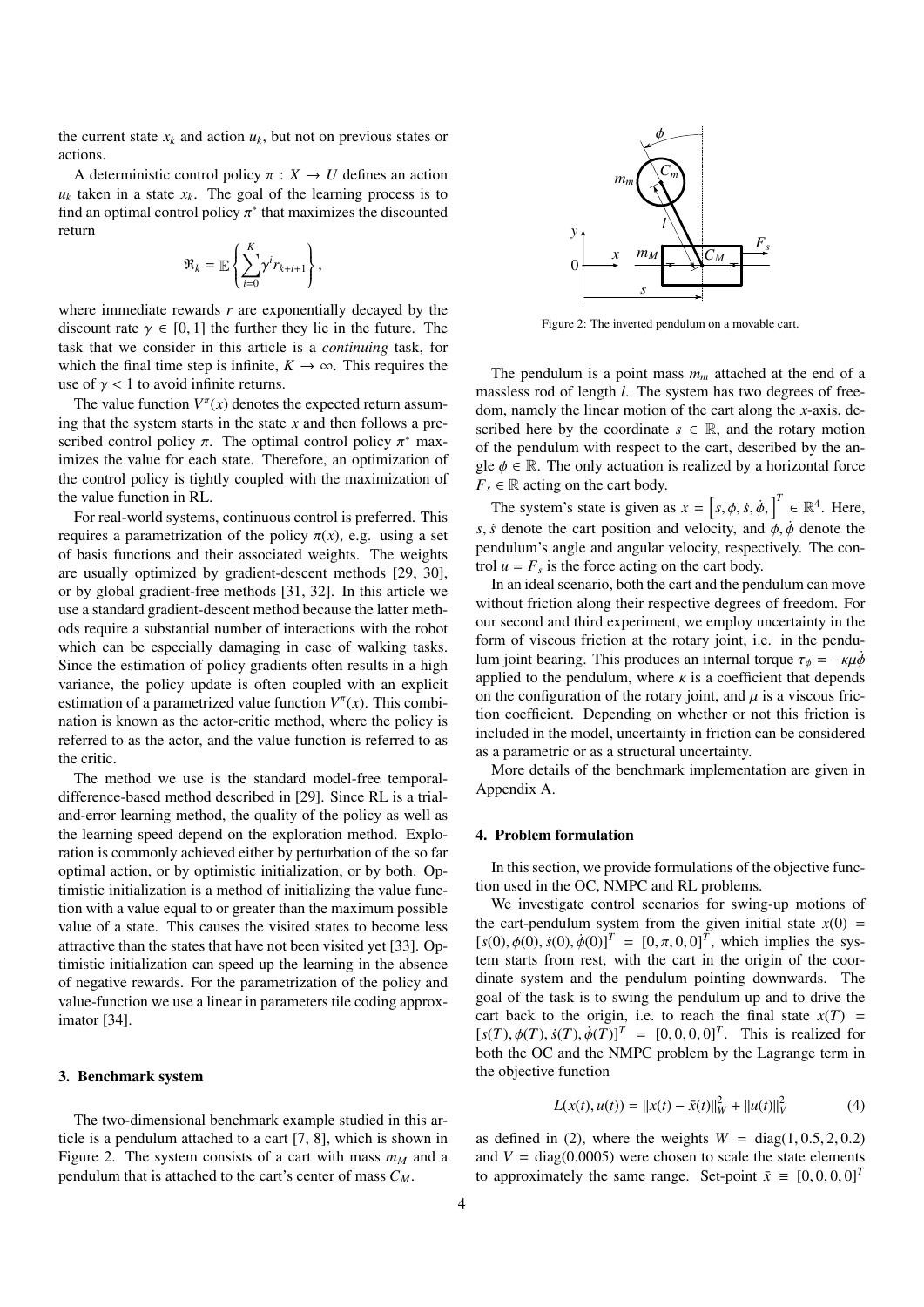is set according to the definition of the task. The benchmark constraints defined in Appendix A can be directly formulated as path constraints (1d) on both states and controls, while the prediction horizon of the NMPC controller is a subinterval of the problem horizon.

The discount rate  $\gamma$ , which is inevitable for solving a continuing task in RL, affects the obtained RL solution. Therefore, to make the NMPC and RL results comparable, we include the same discount rate value into the objective function of OC and NMPC. The effect of the discount on the NMPC formulation is that it increases the focus on the beginning of the horizon by providing a weighting over time, i.e. the further the event lies in the future of the horizon, the less it will be considered for the computation of the optimal behavior.

To allow solving the control problem in real-time using NMPC alone and together with MHE, the problem formulation has to be adapted for the current algorithmic setup in the optimal control software package MUSCOD-II [35, 36]. Due to the nonlinear behavior of the cart-pendulum system, at least a control rate of 40Hz has to be chosen to generate sufficient contraction in the real-time iteration scheme and to enable the standard structure exploitation for the sequential quadratic programming method. However, this increases the number of shooting nodes and the computational time. Therefore, the horizon was set to 3 s.

In RL, we construct the reward from the same Lagrange term (4), but we additionally add a negative reward and a shaping function  $S(x_k, x_{k+1})$ :

$$
r(x_k, x_{k+1}) = \begin{cases} -1000 & \text{if } x_{k+1} \in X_a, \\ -L(x_{k+1}, u_k) + S(x_k, x_{k+1}) & \text{otherwise,} \end{cases}
$$
 (5)

where  $X_a$  is a set of absorbing states that lie outside of the cart's position constraints defined in Appendix A.

The shaping function denoted by  $S(x_k, x_{k+1})$  leaves the target objective unchanged but allows to reduce steady-state error. Due to the quadratic terms in the definition of  $L(x_{k+1}, u_k)$ , rewards become small for balancing states where all elements of the state are close to zero, except possibly the cart position *sk*. This effect has previously been described in [22], where authors noticed that the quadratic reward, the  $L^2$ -norm, penalized large velocities much more than small steady-state errors. They solved the issue by showing that the absolute value reward, the  $L^1$ -norm, yielded a response with negligible errors. This solution is not directly applicable here, because our aim is to obtain results as similar to OC as possible, which uses a quadratic cost function. Instead, inspired by [22], we introduce a potential-based shaping function [37] encoded as *S* ( $x_k$ ,  $x_{k+1}$ ) =  $\gamma \Psi(x_{k+1}) - \Psi(x_k)$ , where  $\Psi(x_k) = \psi \|Wx_k\|_1$  is the sum of absolute values of weighted state elements multiplied by a shaping weight  $\psi$ . The purpose of this shaping function is to provide a stronger guidance towards  $x = [0, 0, 0, 0]^T$  in the region of the state space where the quadratic reward function region of the state space where the quadratic reward function fails to do so. Influence of the shaping function is analyzed in Appendix B.

It is possible to include hard constraints directly into the OC formulation by (1d). However, in the RL formulation, they have to be reformulated as soft constraints, which is done by including them directly in the reward function in the form of a negative reward as in (5). This essentially changes the original optimization problem by introducing a trade-off between receiving positive rewards and avoiding negative ones. For example, once a very large negative reward is received, it will force the system to never violate this constraint again, even at a price of obtaining lower positive rewards. On the contrary, a small negative reward will allow infrequent violation of the constraint, which will slow down learning and may even damage a real-world system. In this benchmark example, the trade-off has a mild effect, because the cart position constraints are rather loose. While constraints are violated a few times in the process of learning, the final result is free of constraint violations.

For the cart-pendulum benchmark, the optimal combination of parameters can be found in Table 1. For NMPC, the tolerances were chosen according to best practices, the horizon length as well as the sampling period were chosen such that "iNMPC" uses the same formulation as "OC" and that "NMPC" computes feedback in less than 5 ms. The discount rate  $\gamma$  was chosen according to the RL formulation. For RL, we found the parameters using the exhaustive grid search. It generated tuples of candidate parameters by selecting them from a set of predefined parameter values commonly used in the actorcritic literature, c.f. [29].

For the RL policy and value function approximation, we used tile coding with 16 tilings, each of size  $[2.5, 0.1\pi, 2.5, 0.5\pi]^T$ .<br>However, pendulum states close to the state  $x = [0, 0, 0, 0]^T$ However, pendulum states close to the state  $x = [0, 0, 0, 0]^T \in \mathbb{R}^{n_x}$  require a finer resolution of the function approximator  $\mathbb{R}^{n_x}$  require a finer resolution of the function approximator. Therefore, before projecting a state on the tiles, we rescale each state element to the interval [−1, 1], and then apply a squashing function with the parameter  $\rho = 5$ :

$$
\Omega(x^{j}, \rho) = \frac{(1+\rho)x^{j}}{1+\rho|x^{j}|}, \quad \forall j \in \{1, ..., n_{x}\},
$$

where  $x^j$  denotes a scaled element. This effectively controls resolution by a multiplier that varies continuously, from (1 +  $\rho$ )<sup>-1</sup> in the downward position of the pendulum, to  $1 + \rho$  in the halancing state  $x = [0, 0, 0, 0]^T$ balancing state  $x = [0, 0, 0, 0]^T$ .

## 5. Evaluation protocol

#### *5.1. Notations and methodology*

As summarized in Figure 1, we use the "OC" notation to denote the optimal solution obtained by off-line optimal control. The cost of this solution serves as a baseline for all subsequent methods. As structural uncertainties, we consider uncertainties that originate from the lack of knowledge about the true physics of the underlying dynamic system. Examples in walking robots might include model-plant mismatch due to uneven floor, friction in joints, softness of the ground, etc. Being unaware of possible uncertainties in a system, the following three *frozen* methods are not explicitly equipped with an ability to adapt to the system: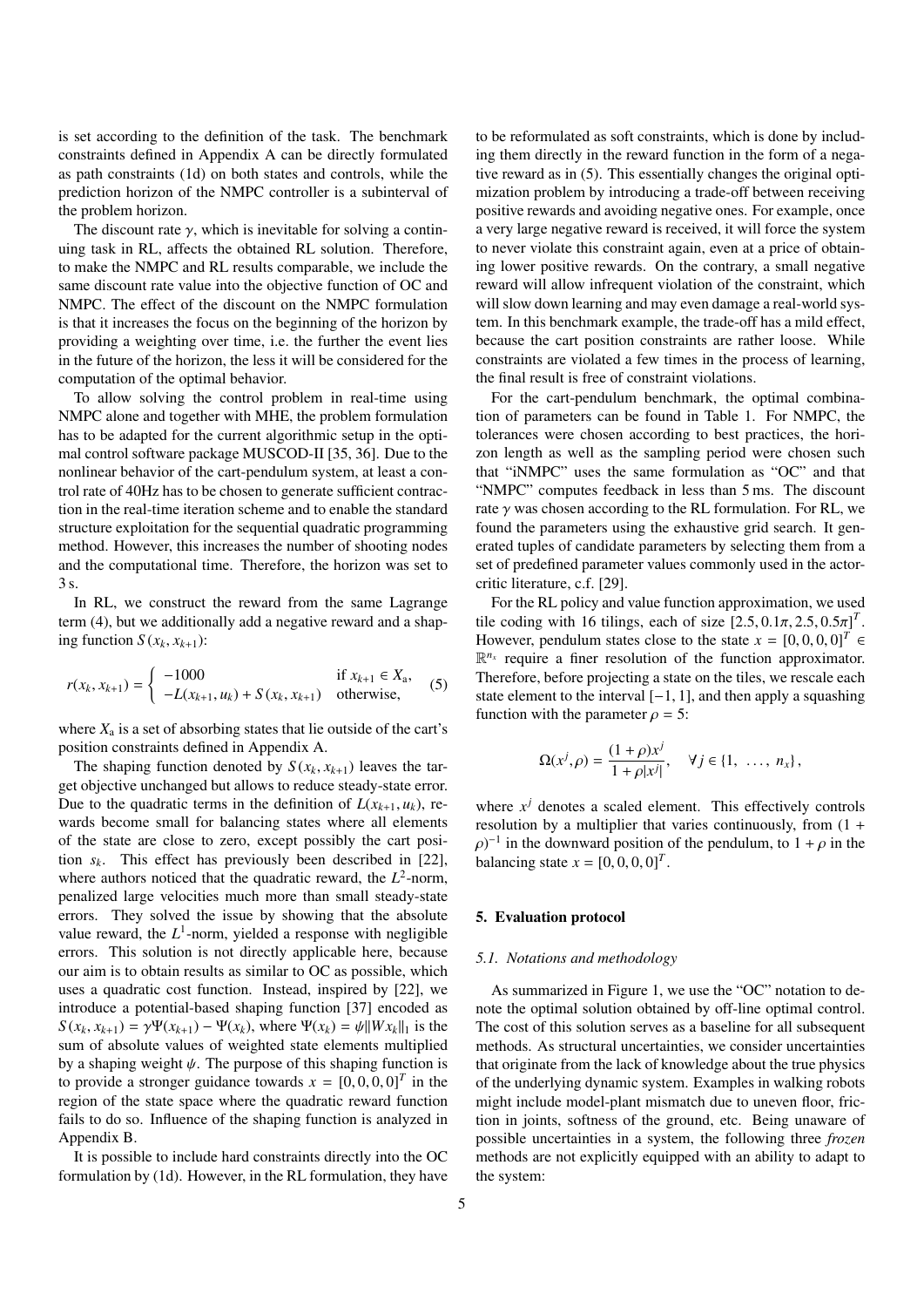| Table 1: Parameters of OC, NMPC and RL for the cart-pendulum problem.      |  |
|----------------------------------------------------------------------------|--|
| The first group of parameters is relevant to OC and NMPC, where the value  |  |
| in brackets is given for real-time NMPC. The second group of parameters is |  |
| relevant only to RL.                                                       |  |

| Parameter                    |                     | Value                     |
|------------------------------|---------------------|---------------------------|
| OC/NMPC:                     |                     |                           |
| Horizon length               | $\tau$              | 5 s (3 s)                 |
| Discount rate                | $\gamma$            | 0.99                      |
| Sampling period              | $T_s^{\rm OC/NMPC}$ | 0.05 s                    |
| <b>KKT-Tolerance</b>         |                     | $10^{-7}$                 |
| Integration accuracy         |                     | $10^{-6}$                 |
| RI:                          |                     |                           |
| Episode length               | T                   | 5s                        |
| Discount rate                | $\gamma$            | 0.99                      |
| Sampling period              | $T_{s}^{\text{RL}}$ | 0.05 s                    |
| Number of learning episodes  |                     | $2.0 \cdot 10^5$          |
| Additional learning episodes |                     | 5%                        |
| Eligibility discount rate    |                     | 0.65                      |
| <b>Exploration</b> variance  | $\Sigma_u$          | $0.20^2 u_{\text{max}}^2$ |
| Critic learning rate         | $\alpha_c$          | 0.10                      |
| Actor learning rate          | $\alpha_{\rm a}$    | 0.01                      |

- "iNMPC" denotes an ideal NMPC controller that neglects computational time constraints and returns an optimal control signal immediately.
- "NMPC" denotes an NMPC controller tuned to real-time performance for the specific task.
- "RL" denotes an RL controller that plays the optimal policy  $\pi^*$  after having learned on an ideal system.

Neither "iNMPC" nor "NMPC" apply MHE for state and parameter estimation.

As parametric uncertainties, we consider parameters which are included in the dynamic model of the system and whose values are not known *a priori*, but can be inferred from interactions with the real system, i.e. the parameters are observable. Accordingly, by the term *adaptive* we denote methods that have (in the case of NMPC) been explicitly equipped with knowledge about the uncertainties and an algorithm to adapt to them, or that are (in the case of RL) given additional time to interact with the system:

- "iNMPC-adapt" denotes a controller of a combination of both MHE and NMPC. The controller is able to estimate a specified unknown parameter of a model and adjust its control signal accordingly.
- "NMPC-adapt" denotes a combination of both MHE and NMPC tuned to real-time performance for the specific task.

• "RL-adapt" denotes the RL controller that is initialized using the optimal policy  $\pi^*$  learned by "RL" on the ideal<br>system. To cope with uncertainties in the system, we alsystem. To cope with uncertainties in the system, we allow "RL-adapt" to learn for an additional small number of episodes, c.f. Table 1.

Note that the NMPC approach requires explicit specification of the parameters to be estimated in the model, while RL can cope with them without explicit consideration.

#### *5.2. Description of experiment and measures*

For the benchmark problem, we provide a comprehensive comparison of the described methods for an ideal system, and for a system with structural and parametric uncertainties.

First, we investigate whether the three frozen methods produce similar trajectories on our benchmark system. For that we employ the coefficient of determination,  $R^2$ , as a similarity measure of trajectories. The measure quantifies the deviation of the trajectories obtained by "RL", "iNMPC", and "NMPC" from an optimal trajectory. Denoting a trajectory  $\zeta$  as a sequence of states and controls,  $\zeta = {\zeta_k}$ ,  $0 \le k \le K$  and  $\zeta_k = (x_k^T, u_k^T)^T$ , we measure similarity between corresponding components by we measure similarity between corresponding components by means of  $R^2$ . Formally, the  $R^2$  measure is defined as

$$
R^{2} = 1 - \frac{\sum_{i}^{K}(\zeta_{i}^{\ddagger} - \zeta_{i}^{OC})^{2}}{\sum_{i}^{K}(\zeta_{i}^{\ddagger} - \bar{\zeta})^{2}}, \quad \bar{\zeta} = \frac{1}{K} \sum_{i}^{K} \zeta_{i}^{\ddagger},
$$

where  $\ddagger$  is a wildcard for one of {"RL", "RL-adapt", "NMPC", "NMPC", "NMPC-adapt"}. For "iNMPC", "iNMPC-adapt", "NMPC", "NMPC-adapt"}. the "RL" method, which exhibits variability in trajectories, we compute both the  $R^2$  measure of the mean trajectory, and the mean of  $R<sup>2</sup>$  values obtained across individual trajectories.

Second, after the similarity of the methods is verified, we employ regret as a measure to evaluate the performance of the methods against uncertainty ∆Θ. This measure is commonly used in evaluation of online machine learning and optimization methods [38, 39]. Regret quantifies the amount of additional cost which is incurred due to suboptimal actions taken by a controller with respect to the optimal control actions. Lower values of regret indicate a controller, whose behavior is closer to the optimal one. Since the optimal controller has zero regret, it becomes convenient to plot regrets of the methods instead of the direct costs.

We compute the regret  $R^{\ddagger}(\zeta; \Delta\Theta)$ , defined as the difference<br>tween  $C^{\ddagger}(\zeta)$  the total cost of the method denoted by the wildbetween  $C^{\ddagger}(\zeta)$ , the total cost of the method denoted by the wild-<br>card  $\ddagger$  and the baseline  $C^{OC}(\zeta, \Delta \Theta)$  i.e. card  $\ddagger$ , and the baseline  $C^{OC}(\zeta; \Delta \Theta)$ , i.e.

$$
R^{\ddagger}(\zeta; \Delta \Theta) = C^{\ddagger}(\zeta) - C^{\rm OC}(\zeta; \Delta \Theta),
$$

where we use the NMPC cost (2) for all methods directly,

$$
C(\zeta) = \sum_{i=0}^{K} \gamma^{i} L(x_i, u_i) \Delta t_i.
$$
 (6)

By means of  $\Delta t_i$ , we take into account the different sampling periods of the methods. Note that all of the tested methods are unaware of the true extent of the uncertainty introduced.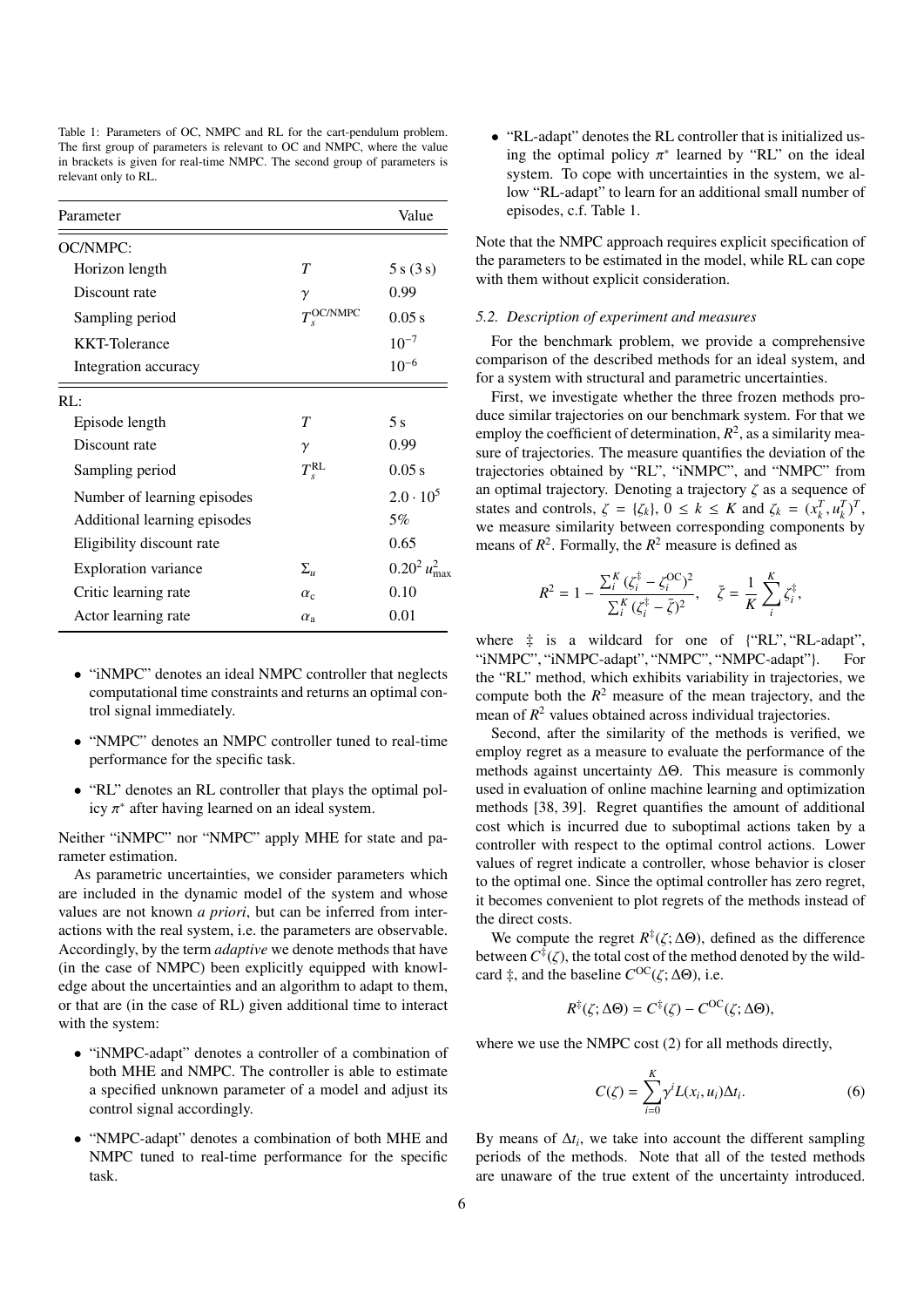In this article, we pursue a generic comparison across methods and benchmarks. Therefore, we do not include specific stability measures, such as Lyapunov stability, orbital stability, or gait sensitivity norm, but rather stick to a general notion of the cost of trajectories.

Due to the stochastic nature of RL, we plot a mean value of the regret averaged over 50 runs. If a run for a given uncertainty ∆Θ is prematurely terminated due to the violation of constraints, then the corresponding value is not drawn.

#### 6. Results on the cart-pendulum

In order to assess the similarity of the frozen methods, we analyze their performance for the cart-pendulum system without uncertainties. The resulting trajectories and the  $R^2$  measure results are shown in Figure 3 and Table 2, respectively. All three methods show a qualitatively similar behavior and are successful in swinging the pendulum up and balancing it there. An overall similarity between "RL" and "iNMPC" of more than 90.3 % was achieved in terms of the  $R^2$ -measure.<br>Comparing the  $R^2$  values of a mean trajectory with the mean Comparing the  $R^2$  values of a mean trajectory with the mean of  $R^2$  values of the individual trajectories of "RL", we observe that the mean trajectory is closer to "iNMPC", while the individual trajectories exhibit some variability around their mean. The control trajectories  $F_s$  of "iNMPC" and "RL" differ in a small time delay and are otherwise comparable. However, after approximately 1.0 s, we find that "RL" demonstrates variability between control trajectories compared to "iNMPC". Due to differences in control actions, the state trajectories start to differ slightly after approximately 0.5 s and recover from that after approximately 2.0 s; only the "RL" cart position *s* remains to show small steady-state errors. "NMPC" results deviate more from "iNMPC", and an overall similarity of approximately <sup>48</sup>.<sup>2</sup> % was achieved in terms of the  $R^2$ -measure.

Next, we show the behavior of both frozen and adaptive methods under the effect of uncertainties. Simulation results against variations of the friction parameter  $\mu$  are shown in Figure 4. To indicate the scale of the plot, we employ three filled markers at  $\mu = 0$  N s m<sup>-2</sup> that correspond to the trajectories in Figure 3. A further reference for interpretation of tories in Figure 3. A further reference for interpretation of the scale: If the cart stood still and the pendulum hung down, then the regret of the solution would be equal to <sup>11</sup>.73. In the absence of friction, "iNMPC" does not reach zero regret due to numerical approximations. All of "RL", "iNMPC" and "NMPC" show a similar asymptotic behavior in reaction to the variation of the friction coefficient. "iNMPC" shows the lowest regret for low values of viscosity and "NMPC" regret is the largest. Larger values increase the regret, and for the value of  $\mu = 0.09 \text{ N s m}^{-2}$ , "RL" yields a lower regret than "NMPC". All three frozen methods violate the position con-"iNMPC". All three frozen methods violate the position constraints of the cart. For "RL", this happens at  $\mu = 0.12 \text{ N s m}^{-2}$ and for "iNMPC" and "NMPC" at  $\mu = 0.18 \text{ N s m}^{-2}$  and  $\mu = 0.19 \text{ N s m}^{-2}$  respectively  $0.19 \text{ N s m}^{-2}$ , respectively.<br>The adaptive methods

The adaptive methods, "RL-adapt", "iNMPC-adapt", and "NMPC-adapt", show a different reaction to the variation of the friction coefficient. Both "iNMPC-adapt" and "NMPC-adapt" show a constant performance under the effect of the variation



Figure 3: State and control trajectories obtained by the frozen methods for the cart-pendulum system without uncertainties. For "RL" the mean and standard deviation of 50 trajectories is shown. *<sup>Y</sup>*-axes variables *<sup>s</sup>*, *<sup>s</sup>*˙ denote the cart position and velocity and  $\phi$ ,  $\dot{\phi}$  are the respective quantities of the pendulum.  $F_s$  is<br>the force acting on the cart body the force acting on the cart body.

of friction. Note the logarithmic scale; the variances in performance of "iNMPC-adapt" and "NMPC-adapt" are similar, but appear differently due to the logarithmic scale. "RL-adapt" performs better than "NMPC-adapt" for smaller uncertainties of up to  $0.07 \text{ N s m}^{-2}$  and is then outperformed by NMPC.<br>"BL-adapt" regret is an order of magnitude higher than the "RL-adapt" regret is an order of magnitude higher than the regret of "iNMPC-adapt", and the RL performance deteriorates with higher friction. For friction coefficients larger than  $0.09 \text{ N s m}^{-2}$ , "RL-adapt" shows a much higher variance in regret than for lower friction.

Comparing "RL-adapt" with the frozen method "iNMPC", the graphs show that "iNMPC" cannot compete with RL after the break-even point at  $0.04 \text{ N s m}^{-2}$ . This viscous friction coefficient value corresponds to 6.1% of the differtion coefficient value corresponds to <sup>6</sup>.<sup>1</sup> % of the difference in energy consumed by the ideal  $(0.00 \text{ N s m}^{-2})$  and disturbed  $(0.04 \text{ N s m}^{-2})$  system. Compared to all three frozen turbed  $(0.04 \text{ N s m}^{-2})$  system. Compared to all three frozen<br>methods "RI-adapt" performs much better after the breakmethods, "RL-adapt" performs much better after the breakeven point, and the gap grows with larger uncertainties.

A summary of the main results of comparison is presented in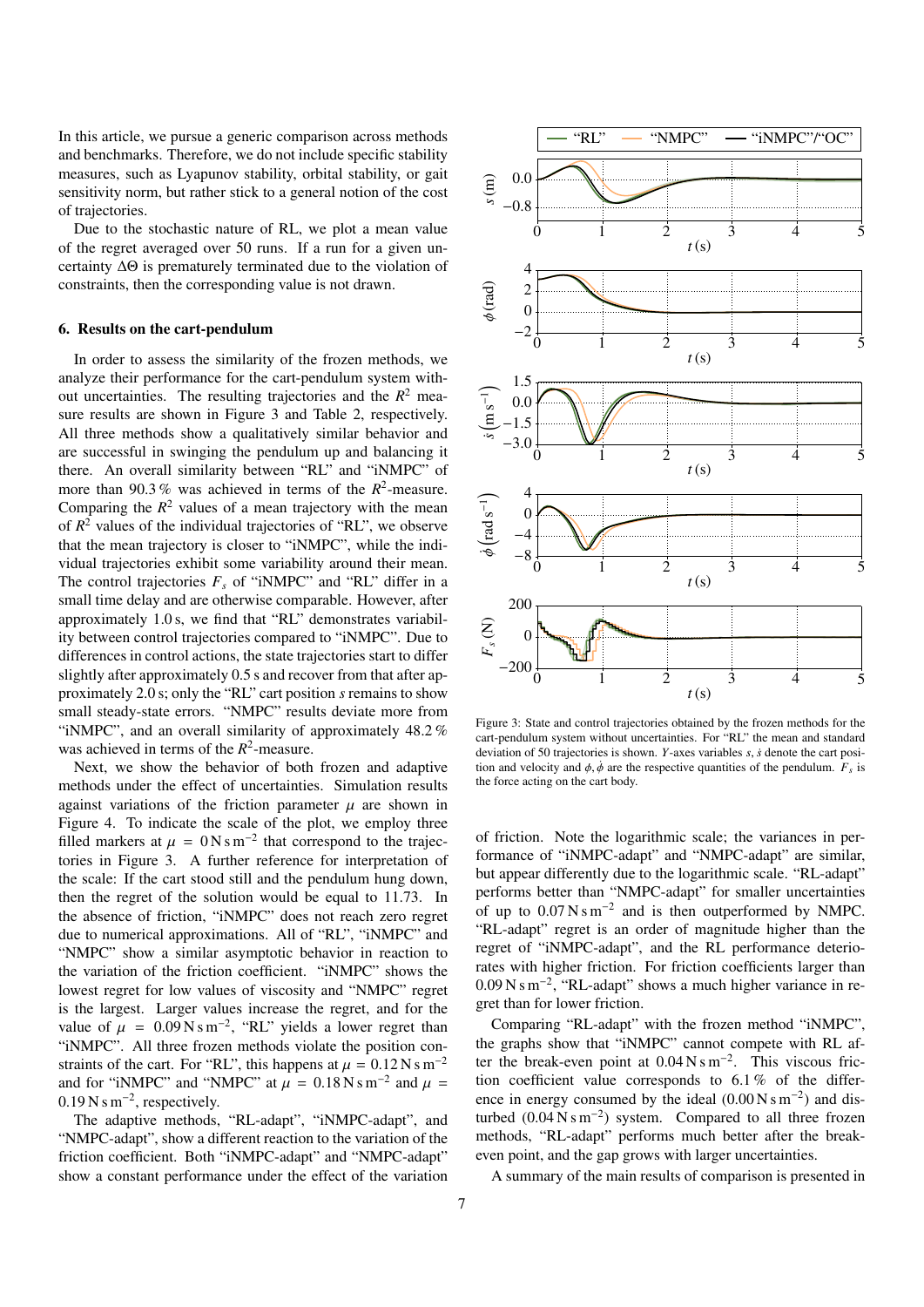Table 2: Similarity of the cart-pendulum trajectories in terms of the coefficient of determination  $(R^2)$ . For RL we first report similarity of the mean trajectory, and second we report the mean of  $R^2$  values.

| Methods                              |        | S     |       |           |       | $F_s$ |
|--------------------------------------|--------|-------|-------|-----------|-------|-------|
| "RL"- "OC", $R^2$<br>mean trajectory | (%)    | 98.1  | 99.8  | 96.4      | 98.4  | 92.9  |
| "RL"- "OC",<br>mean $R^2$            | (%)    | 93.9  |       | 99.8 95.3 | 98.2  | 90.3  |
| "NMPC"- "OC"                         | $(\%)$ | 56.6  | 98.6  | 66.7      | 86.9  | 48.2  |
| "iNMPC" - "OC"                       | (%)    | 100.0 | 100.0 | 100.0     | 100.0 | 100.0 |

Table 3.

#### 7. Discussion

Our results demonstrate that, with a proper formulation of the optimal control task, it is possible to obtain similar results for the three frozen methods on an ideal system. For the cart-pendulum benchmark example, a good similarity between "RL", "OC" and "iNMPC" was achieved. However, for "NMPC", the expected deviation from the optimal solution due to the tuning towards a real-time feasible controller is observed in Figure 4. We have to stress that this is a problem of the implementation and not of the approach. A speed-up of the implementation by using a multi-level real-time iteration scheme [26, 40], by using a state-of-the-art sequential quadratic programming method tailored for multiple-shooting [41] and replacing the quadratic program solver [42] could address the current time limitations. With a speed-up of the computations, a theoretical coverage of the area between the curves of "iNMPC" and "NMPC" is therefore possible. This will however not influence the already found break-even points, because the asymptotic behavior of the frozen NMPC methods is determined through "iNMPC" as the best possible outcome. Considering this, only an improvement for smaller variations of the friction coefficient is to be expected.

The adaptive methods successfully avoid constraint violations and substantially reduce regret compared to their frozen counterparts over the whole range of viscous friction coefficients. Interestingly, when the coefficient is not present in the system or has low values, "iNMPC-adapt" results in a higher regret than "iNMPC", and the same holds for the fast versions of NMPC. The reason for this is that the combination of NMPC and MHE in the form of "iNMPC-adapt" and "NMPC-adapt" starts with an initial guess of the parameter that is adapted during the actual run of the system. Any mismatch between measurements and values predicted by the model will lead to adaption of the parameters in MHE. This is a crucial difference to RL, which adapts to the uncertainty through multiple trials prior to an assessment run, while NMPC is unaware of the mismatch at first. The cart-pendulum task is very sensitive to changes during movement initiation. Therefore, a wrongly identified parameter in the beginning can already cause substantial differences in terms of regret, which is seen in Figure 4.



Figure 4: The graph of regrets for the cart-pendulum system that shows the optimal performance of the described methods. The means with the upper and lower 95% confidence limits are shown for controllers with a stochastic component (50 samples per viscous friction coefficient were used).

This effect is amplified for "NMPC-adapt" through the mentioned performance loss due to the real-time feasibility tuning. A speed-up of the computations would lead to a theoretical coverage of the area between the curves of "iNMPC-adapt" and "NMPC-adapt", boosting performance.

In the absence of uncertainties, "iNMPC-adapt" performs superior to both "RL" and "RL-adapt". This does not come as a surprise, as NMPC methods were running off-line, they were using the model of the correct system and, moreover, the uncertain parameter was defined explicitly. However, "iNMPC" outperforms RL methods only for small values of uncertainties. In case of medium and large uncertainties, there exist break-even points after which "RL" and "RL-adapt" obtain lower regret. We remark that the estimation of the difference between ideal and uncertain systems in terms of energy is ad hoc, and more generic measures for model uncertainties should be used in the future.

In the non-ideal setting, performance of NMPC becomes comparable to RL. Nonetheless, one cannot directly report similarity of "NMPC-adapt" and "RL-adapt"; while regret of "NMPC-adapt" is almost constant for the whole range of uncertainties, the regret of "RL-adapt" significantly increases. The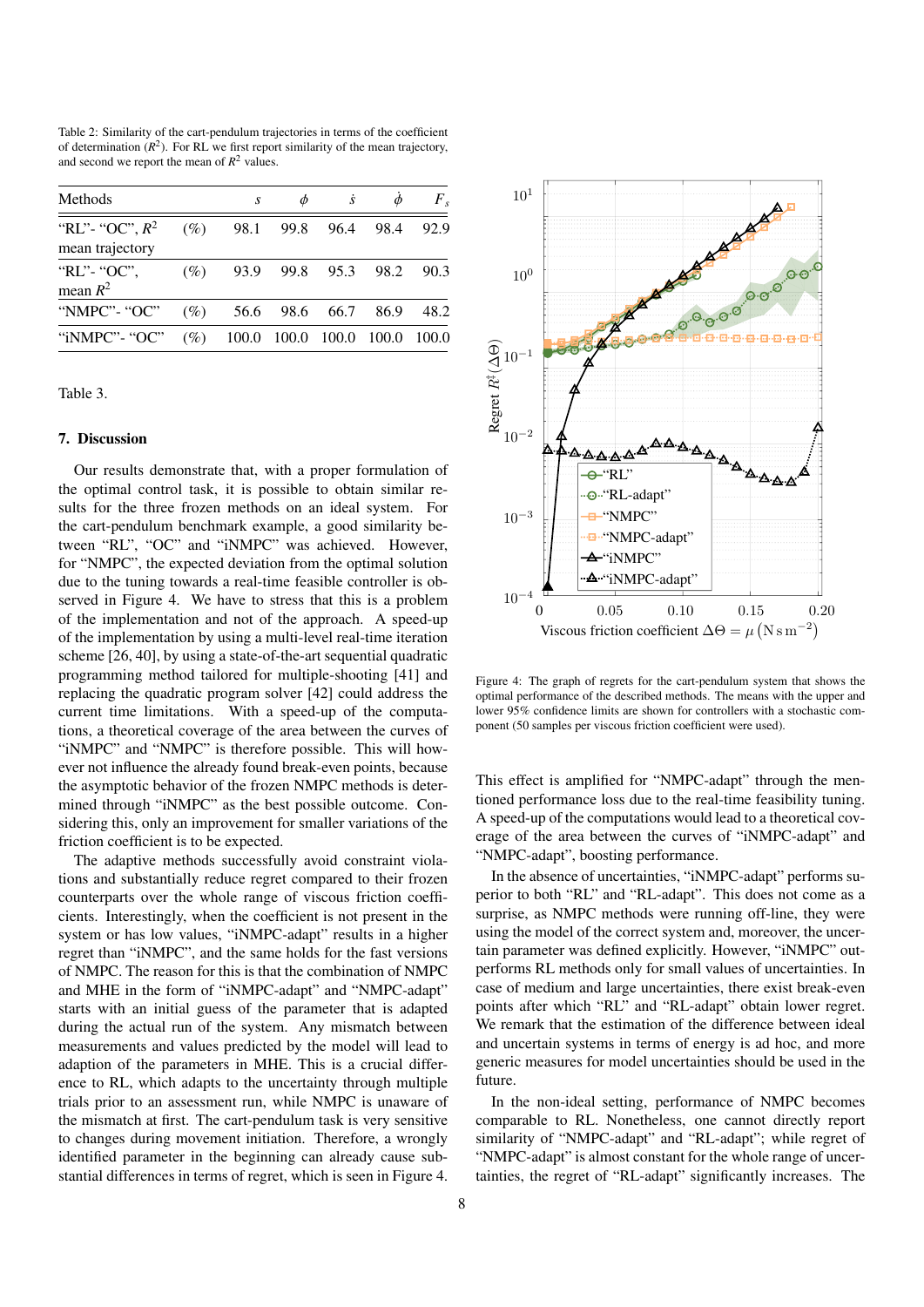explanation for this effect is twofold. First, for any value of uncertainty, "RL-adapt" was learning for a fixed additional 5 % of time. The larger the value of uncertainty, the more time "RL-adapt" requires to adapt to a new parameter value. This can be supported by the fact of an increasing variance of RL regret, which indicates that the actor-critic algorithm simply did not have enough time to converge in areas of high uncertainties. Second, for large uncertainties, it might be necessary to significantly change the control strategy, i.e. to learn a new policy rather than adapt an ideal one. This will probably require more learning efforts, to first unlearn the initial policy, and then to learn a realistic one.

Several issues were encountered while formulating the benchmark problem with the aim of obtaining identical results. These issues are known to OC and RL communities, but, to the best of our knowledge, they were never explained in the same context before.

OC-related issues:

- 1. In contrast to RL, the derivative-based methods of optimization used to solve the discretized OC problem require a continuously differentiable formulation of the problem.
- 2. The performance of the ideal NMPC-MHE combination ("iNMPC-adapt"), for which computational time was neglected, is the order of magnitude better in terms of regret than the corresponding real-time version, mainly caused by a shortened prediction horizon used in the latter.

#### RL-related issues:

- 1. In this paper, we use a model-free RL method, which means that transition model of a system is unknown *a* priori.
- 2. Learning a solution with a quality comparable to OC takes many episodes.
- 3. Constraints in the original OC problem are included into the RL formulation by means of negative rewards received for violating the constraints.
- 4. For the benchmark example, the OC objective function has been modified. Formulating a reward function by simply negating the OC objective results in a) a very slow learning in cases when no negative reward is used, b) an inability to learn or even a divergence of the value function if  $\gamma = 1$ .
- 5. For symmetrical problems, RL can use state space reduction techniques. For example, for the cart-pendulum example it is possible to wrap the pendulum angle to the  $[-\pi, \pi)$  interval, which results in two equally possible optimal trajectories under our objective function. OC generally does not allow implementation of such techniques if they violate the smoothness assumptions.
- 6. When learning with a quadratic objective function, which is often used in OC, it is useful to implement learning techniques that are able to reduce steady-state error while leaving the objective function unchanged, for example reward shaping.

The presented quantitative comparison is particularly important for our future plans of combining RL and NMPC to control

a more complex system with a high number of degrees of freedom. One possible combination could be that RL learns a real model for NMPC, while NMPC provides a backup of an RL exploratory policy. Another scheme could be that RL receives a control signal from NMPC as a suggestion. Initially RL passes this suggestion to the actuators, but at a later stage it takes over in state space areas where it is confident. Independently of the chosen combination strategy, for value function-based RL it is important to retain the Markov property, which may impose restrictions on the NMPC controller as well. For example, such RL methods usually avoid time as a state, hence, the trajectory-tracking NMPC should not be used in the suggestionbased scheme.

## 8. Conclusion

In this article, we provided an extensive comparison of model-free RL and model-based NMPC methods. We began with finding a proper formulation of NMPC and RL problems tackling the same task of a swing-up and balancing motion of a cart-pendulum system. The benchmark is standard and wellknown in literature. To facilitate follow-up research, we provide the freely available source code of the benchmark online [43].

We showed that both methods were capable of solving the benchmark problem and that the resulting trajectories for states and controls were similar in terms of the coefficient of determination and regret.

In our experiments considering uncertainties, we showed that ideal NMPC with MHE is superior to RL for the whole range of uncertainties, but the realistic NMPC with MHE is comparable to RL. The major achievement is a quantification of a breakeven point after which learning in a model-free setting becomes more beneficial than nonlinear model predictive control with an inaccurate model.

We expect that a proper combination of these methods will open the door to novel control strategies. In particular, we plan to develop a hybrid NMPC-RL controller and test it on a real seven-degree-of-freedom walking robot, specifically designed for the purpose of learning with RL.

#### Acknowledgment

I. Koryakovskiy, H. Vallery, R. Babuška, M. Kudruss, C. Kirches, J. P. Schlöder and K. Mombaur were supported by the European project KOROIBOT FP7-ICT-2013-10/611909. W. Caarls was funded from CAPES/BRASIL under project number 88881.030341/2013-01. C. Kirches and M. Kudruss were supported by DFG Graduate School 220 (Heidelberg Graduate School of Mathematical and Computational Methods for the Sciences) funded by the German Excellence Initiative. C. Kirches and J. P. Schlöder were supported by the German Federal Ministry of Education and Research program "Mathematics for Innovations in Industry and Service 2013–2016", grant nº 05M13VHA-GOSSIP.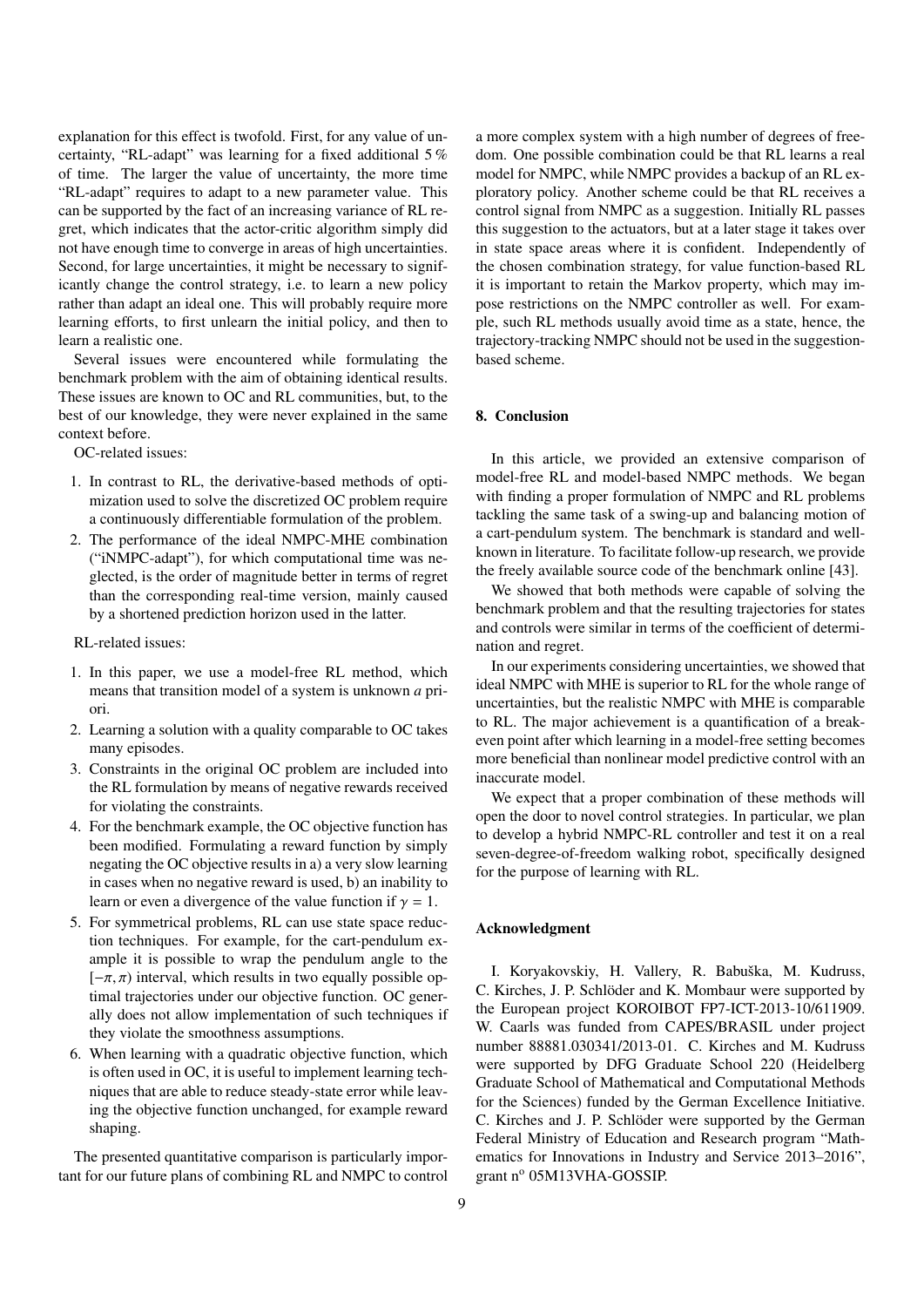Table 3: Summary of results.

| Category                                                                                                                                         | Findings                                                                         |
|--------------------------------------------------------------------------------------------------------------------------------------------------|----------------------------------------------------------------------------------|
| Achieved similarity of "iNMPC" and "RL" methods on the ideal system                                                                              | more than 90.3 $%$                                                               |
| Break-even point: the difference in energy consumed by ideal and noisy systems<br>after which "RL-adapt" performance becomes better then "iNMPC" | 6.1%                                                                             |
| Best performing algorithm under parametric uncertainties                                                                                         | "iNMPC-adapt"                                                                    |
| Best performing algorithm under structural uncertainties                                                                                         | "iNMPC" before the break-even point and<br>"RL-adapt" after the break-even point |

#### A. Cart-pendulum benchmark details

By summarizing the positions, velocities and accelerations in  $q = [s, \phi]^T$ ,  $\dot{q} = [\dot{s}, \dot{\phi}]^T$  and  $\ddot{q} = [\ddot{s}, \ddot{\phi}]^T$ , the forward dynamics<br>are given by  $\ddot{q} = (H(a))^{-1} (F - C(a, \dot{q}))$  where  $H \in \mathbb{R}^{2 \times 2}$  is are given by  $\ddot{q} = (H(q))^{-1} (F - C(q, \dot{q}))$ , where  $H \in \mathbb{R}^{2 \times 2}$  is<br>the system's mass matrix and *C* contain Coriolis centrifugal the system's mass matrix and *C* contain Coriolis, centrifugal, and gravitational terms and  $F = [F_s, \tau_{\phi}]$ <br>actual actuation consisting of the one for  $\overline{I}^T \in \mathbb{R}^2$  denotes the actual actuation consisting of the one for the cart and for the pendulum.

We use the *Rigid Body Dynamics Library* [44, 45] for the efficient evaluation of the system's forward dynamics using the Articulated Body Algorithm from [46]. The respective dynamic system in the form of an ordinary differential equation (1b) and initial values (3a) is then retrieved from the forward dynamics.

For simulations, we use the following parameters:

$$
m_M = 10.0 \text{ kg}; \quad m_m = 1 \text{ kg}; \quad l = 0.5 \text{ m}; \quad 0 \text{ s} \le t \le 5 \text{ s}.
$$

The cart and the pendulum are subject to simple constraints that enforce limits on the cart position and applicable force

$$
-2.4 \text{ m} \le s(t) \le 2.4 \text{ m}, \quad -150 \text{ N} \le F_s(t) \le 150 \text{ N}.
$$

In the experiment with unknown viscous friction coefficient, the internal torque in the rotary joint of the pendulum is  $\tau_{\phi} = -\kappa \mu \dot{\phi}$ . We choose  $\kappa = 1 \text{ m}^3$ , and vary  $\mu$  in the range

$$
0.0\,\mathrm{N}\,\mathrm{s}\,\mathrm{m}^{-2} \leq \mu \leq 0.2\,\mathrm{N}\,\mathrm{s}\,\mathrm{m}^{-2}.
$$

#### B. Effect of shaping in RL

The results of the effect of the shaping weight  $\psi$  on the cost are presented in Figure 5. According to the graph, for a shaping weight of up to 20, the total cost reduces, and then starts increasing again. Note that the total cost is calculated using (6), which does not include the shaping weight  $\psi$ . The error in position is more volatile, but one may notice that it gets smaller for higher shaping weights. We selected  $\psi = 20$ , because our primary goal was to reduce the total cost and accept a moderate steady-state error.

#### References

[1] E. Schuitema, Reinforcement Learning on autonomous humanoid robots, Ph.D. thesis, Delft University of Technology, Netherlands (2012).



Figure 5: Influence of the shaping function on the results of the "RL" method. Top: absolute error in the cart position at the end of an episode depending on the weight  $\psi$  of the shaping function. Bottom: total cost of the trajectory. Shaping is not used for  $\psi = 0$ . Numbers inside of the bars show the mean value of the error averaged over 50 independent runs, while the error bars show the upper and lower 95% confidence limits. Statistically significant result, for which the p-value is less then <sup>0</sup>.05, is marked with <sup>∗</sup> above the bars.

- [2] J. Kober, J. A. D. Bagnell, J. Peters, Reinforcement Learning in Robotics: A Survey, International Journal of Robotics Research.
- [3] S. J. Qin, T. A. Badgwell, A survey of industrial model predictive control technology, Control Engineering Practice 11 (7) (2003) 733–764.
- [4] A. Herdt, H. Diedam, P.-B. Wieber, D. Dimitrov, K. Mombaur, M. Diehl, Online Walking Motion Generation with Automatic Foot Step Placement, Special Issue: Section Focused on Cutting Edge of Robotics in Japan 24 (5-6) (2010) 719–737. doi:10.1163/016918610X493552.
- [5] T. Erez, K. Lowrey, Y. Tassa, V. Kumar, S. Kolev, E. Todorov, An integrated system for real-time Model Predictive Control of humanoid robots, in: 2013 13th IEEE-RAS International Conference on Humanoid Robots (Humanoids, 2013, pp. 292–299. doi:10.1109/HUMANOIDS.2013.7029990.
- [6] S. Kuindersma, R. Deits, M. Fallon, A. Valenzuela, H. Dai, F. Permenter, T. Koolen, P. Marion, R. Tedrake, Optimization-based Locomotion Planning, Estimation, and Control Design for the Atlas Humanoid Robot, Autonomous Robots (2015) 1–27.
- [7] A. G. Barto, R. S. Sutton, C. W. Anderson, Neuronlike Adaptive Elements That Can Solve Difficult Learning Control Problems, IEEE Transactions on Systems, Man, and Cybernetics SMC-13 (5) (1983) 834–846. doi:10.1109/TSMC.1983.6313077.
- [8] H. Kimura, S. Kobayashi, Stochastic real-valued reinforcement learning to solve a nonlinear control problem, in: IEEE International Conference on Systems, Man, and Cybernetics, Vol. 5, 1999, pp. 510–515.
- [9] M. Wisse, Essentials of dynamic walking: Analysis and design of twolegged robots, Ph.D. thesis, Delft University of Technology, Netherlands (2004).
- [10] L. T. Biegler, A Survey on Sensitivity-based Nonlinear Model Predictive Control, in: 10th IFAC International Symposium on Dynamics and Control of Process Systems, 2013, pp. 499–510.
- [11] A. H. Jazwinski, Stochastic Processes and Filtering Theory, Dover Books on Electrical Engineering Series, Dover Publications, 2007.